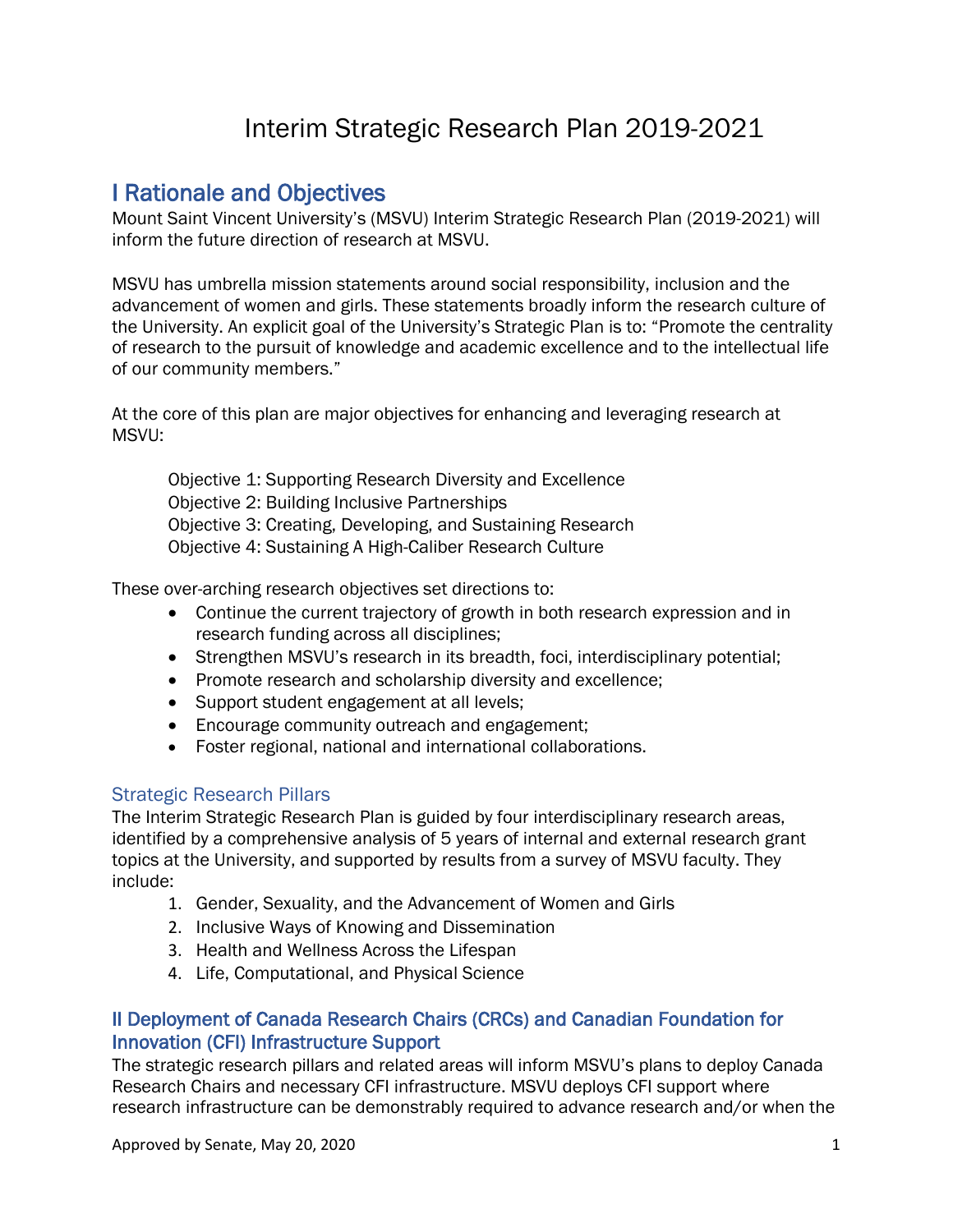capacity to increase faculty research outcomes can be maximized, especially for Canada Research Chairs.

Fostering a culture of research excellence, from Canada Research Chairs to students, is an over-arching goal of MSVU. The consultation about designated research areas for CRCs occurs in a coordinated effort by the Associate Vice-President Research (AVPR), the Vice President Academic and Provost and the three Deans, all of whom contribute to the discussion of the Strategic Research Plan in the determination of areas to be designated, based on growth potential of a discipline/or disciplines.

We currently have 4 CRCs: 3 in place (2 women, 1 man), 1 nominated (woman) and 3 named chairs (all women). We are currently both meeting and exceeding normative gender equity targets.

| <b>Named Chairs</b>                                                                                | <b>Council</b>            | <b>Department</b>                               | <b>Time Period</b>                              | <b>Research</b><br><b>Pillar</b> |
|----------------------------------------------------------------------------------------------------|---------------------------|-------------------------------------------------|-------------------------------------------------|----------------------------------|
| <b>Tier I Canada Research</b><br>Chair<br>Global Aging and<br>Community                            | <b>SSHRC</b><br>(Special) | <b>Family Studies</b><br>and Gerontology        | $2016 -$<br>2022                                | Pillar <sub>3</sub>              |
| <b>Tier II Canada Research</b><br>Chair<br>Social Innovation and<br><b>Community Engagement</b>    | <b>SSHRC</b>              | Political Studies/<br>Women's<br><b>Studies</b> | 2019-2024<br>(renewed)                          | Pillars 1 and 2                  |
| <b>Tier II Canada Research</b><br>Chair<br>Early Childhood: Diversity<br>and Transitions           | <b>SSHRC</b><br>(Special) | Education/ Child<br>and Youth Study             | 2018-2023                                       | Pillars 1 and 3                  |
| <b>Tier II Canada Research</b><br><b>Chair Interdisciplinary</b><br><b>Studies in Neuroscience</b> | <b>SSHRC</b><br>(Special) | Psychology                                      | 2020-2025                                       | Pillars 2, 3, 4                  |
| <b>Named Chairs</b>                                                                                | <b>Council</b>            | <b>Department</b>                               | <b>Time Period</b>                              | <b>Research</b><br><b>Pillar</b> |
| <b>WISE Atlantic NSERC</b><br><b>Chair</b> for Women in<br>Science and Engineering                 | <b>NSERC</b>              | <b>Biology</b>                                  | 2011-<br>Present                                | Pillars 1 and 4                  |
| <b>Gail and</b><br><b>Stephen Jarislowsky</b><br>Chair in Learning<br><b>Disabilities</b>          | N/A                       | Education                                       | $2011 -$<br>Present<br>(reappointed<br>in 2019) | Pillars 2 and 3                  |
| Nancy's Chair in<br><b>Women's Studies</b>                                                         | N/A                       | <b>Women's Studies</b>                          | 2019-2021                                       | Pillar 1                         |
| Lena Isabel Jodrey Chair<br>in Gerontology                                                         | N/A                       | Family Studies,<br>Gerontology                  | 1994-<br>Present                                | Pillar <sub>3</sub>              |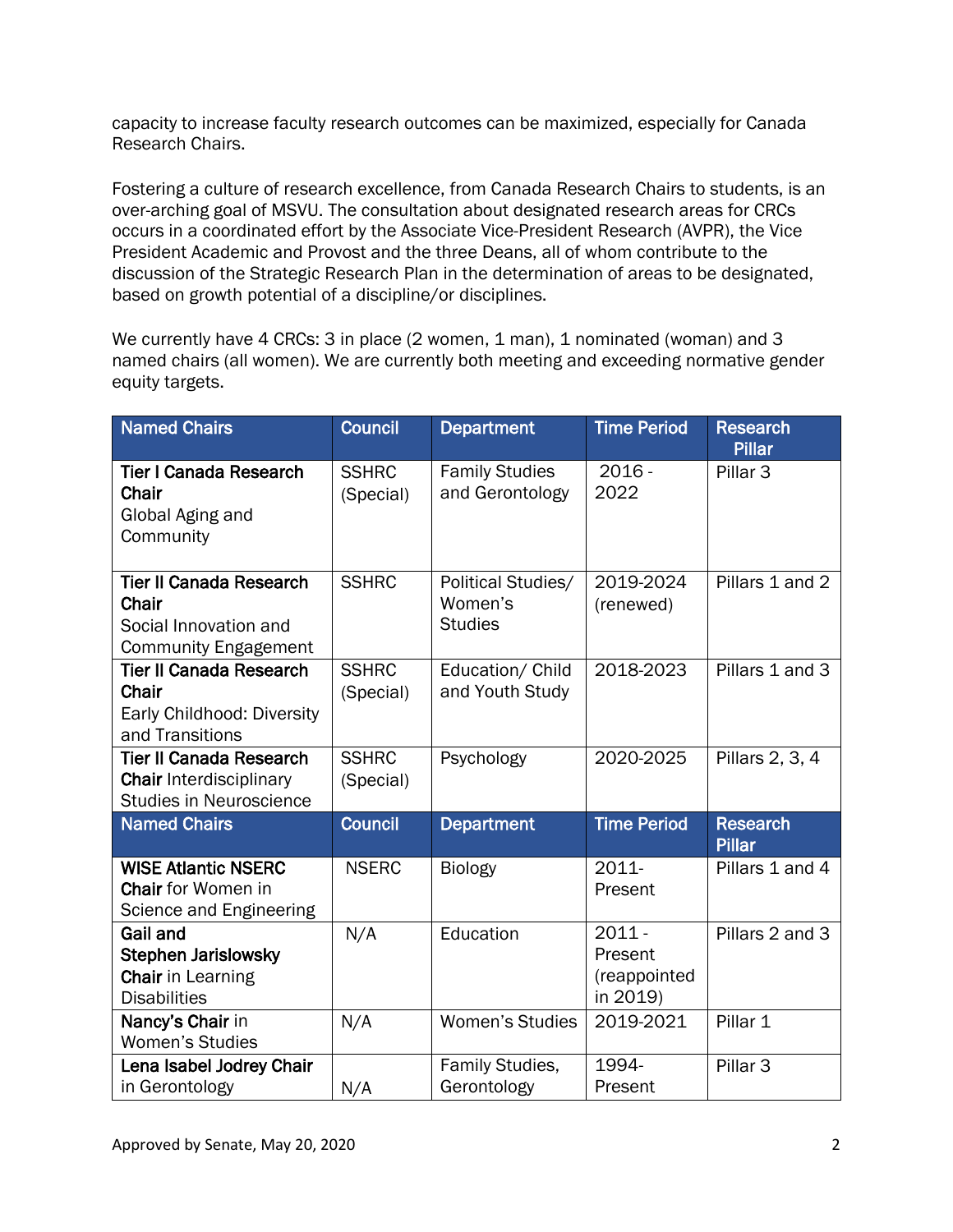MSVU's enthusiasm for cross-campus collaboration and partnerships with Mount colleagues, as well as other researchers in the region, brings together researchers in multiple disciplines. Creating an environment that supports CRCs in forging these internal and external partnerships allows researchers to share and develop new knowledge, and to address policy challenges on a global scale.

# III Major Objectives of the Interim Strategic Research Plan

## Objective 1: Supporting Research Diversity and Excellence

The Mount is committed to supporting the breadth of research and scholarship across disciplines conducted by members of our community at all career levels and at all phases of the research process.

As highlighted in the results of the Interim Strategic Research Plan survey, the collaborative nature and supportive research environment at MSVU is considered a strength among faculty members. The Mount's various research centres are dedicated to research across disciplines and encourage inter-institutional and inter-sectoral collaborations.

For example, MSVU's new Centre for Applied Research in Human Health (CAR), a renovation of an existing research facility, now includes the *Early Childhood Collaborative Research Centre (ECCRC)* and *FoodARC*, the Food Action Research Centre. CAR provides the space and resources for Mount researchers to study various aspects of childhood and family health. Additionally, the *Nova Scotia Centre on Aging (NSCA)* in the Margaret Norrie McCain Centre for Teaching and Learning continues to build new knowledge focused on the health and well-being of older persons. The *Global Aging and Community Initiative* does collaborative research across broad global and national scientific communities. The *Centre for Social Innovation and Community Engagement in Military Affairs* has attained international recognition for innovative work on gender, militaries, and veterans through numerous peer-reviewed publications and conference presentations, and support new and ongoing work on military families.

Research on reading and learning disabilities among low socio-economic status children, advocacy of women in STEM disciplines, biochemical research on Alzheimer's disease functional food development for seniors and young children to reduce sugars, research on imagery in the literature of William Blake and J.R.R. Tolkien, critical studies on gender identity, critical work on moral evolution, progressive atheism and debates on the existence of God, food security for immigrants and refugees, historical work on Africa, cross disciplinary archival work on gender on the gendered components of psychosis in youth and new work on cannabis consumption are just some of the examples of the breadth and range of research here at the Mount. Numerous ongoing inter-institutional and inter-sectoral collaborations in the aforementioned research centres and by individual faculty interests, in addition to training and employing students and highly qualified personnel at all levels, exemplifies MSVU's mission of knowledge, scholarship, teaching, and intellectual endeavor of the highest quality.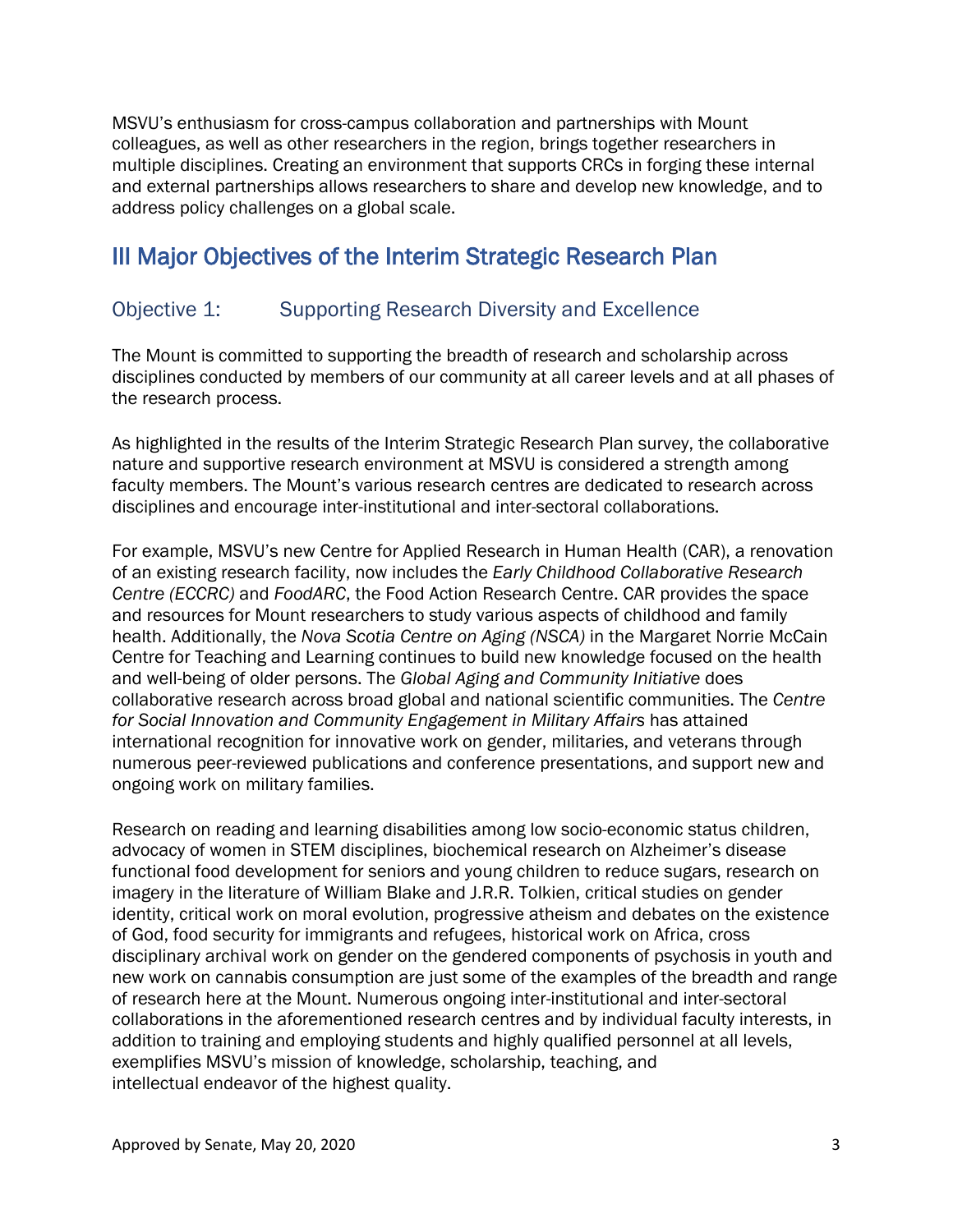## Objective 2: Building Inclusive Partnerships

At MSVU, collaboration across disciplines, institutions, and sectors is encouraged. As identified by faculty, MSVU's research pillars include partnerships intra- and extra-university which are characterized as community/non-profit, interdisciplinary, inter-sectoral and international in nature. These partnerships present key sites for Highly Qualified Personnel (HQP) research training for students at all levels, including an increasing number of postdoctoral fellows.

## Objective 3: Creating, Developing, and Sustaining Research

The Mount will continue to strive towards creating, developing, and sustaining a research environment that attracts and retains excellent scholars who are committed to the Mount's mission, vision, and goals, and that provides opportunities for students to learn and grow through research. This commitment will involve attention to assistance and support along a career continuum for members of the Mount's research community; enhanced promotion and visibility of research; research infrastructure; and continued development of a research culture. MSVU believes that research excellence depends on the integration of diverse perspectives and lived experiences. Inclusive excellence is a cross-cutting theme across our research pillars, and serves to identify and prioritize future programs to attract researchers in interdisciplinary and/or themed areas that may focus on one or more Research Pillar.

Integral to achieving this objective is an over-arching focus on equity, diversity, and inclusion in research, and a commitment to exploration, collaboration, and interdisciplinarity.

## Objective 4: Sustaining A High-Caliber Research Culture

The Mount values research and scholarship in all forms and levels of career. High-caliber research culture is vital to the success of the university, faculty, students, and community. MSVU will continue to work across departments to develop policies and procedures to facilitate research. MSVU was founded on a commitment to equity, diversity and inclusion, and is committed to an open, collaborative and innovative research culture for all researchers across different disciplines.

As exemplified in the results of the faculty survey, direct support to new and junior researchers in grant writing and research development is one of MSVU's strengths that is not enjoyed at larger universities.

MSVU continues to create opportunities for researchers to collaborate through workshops, faculty information sessions, and public events. MSVU encourages faculty to create student research opportunities in their labs, fieldwork, courses, and grants to train a new generation of researchers in their field.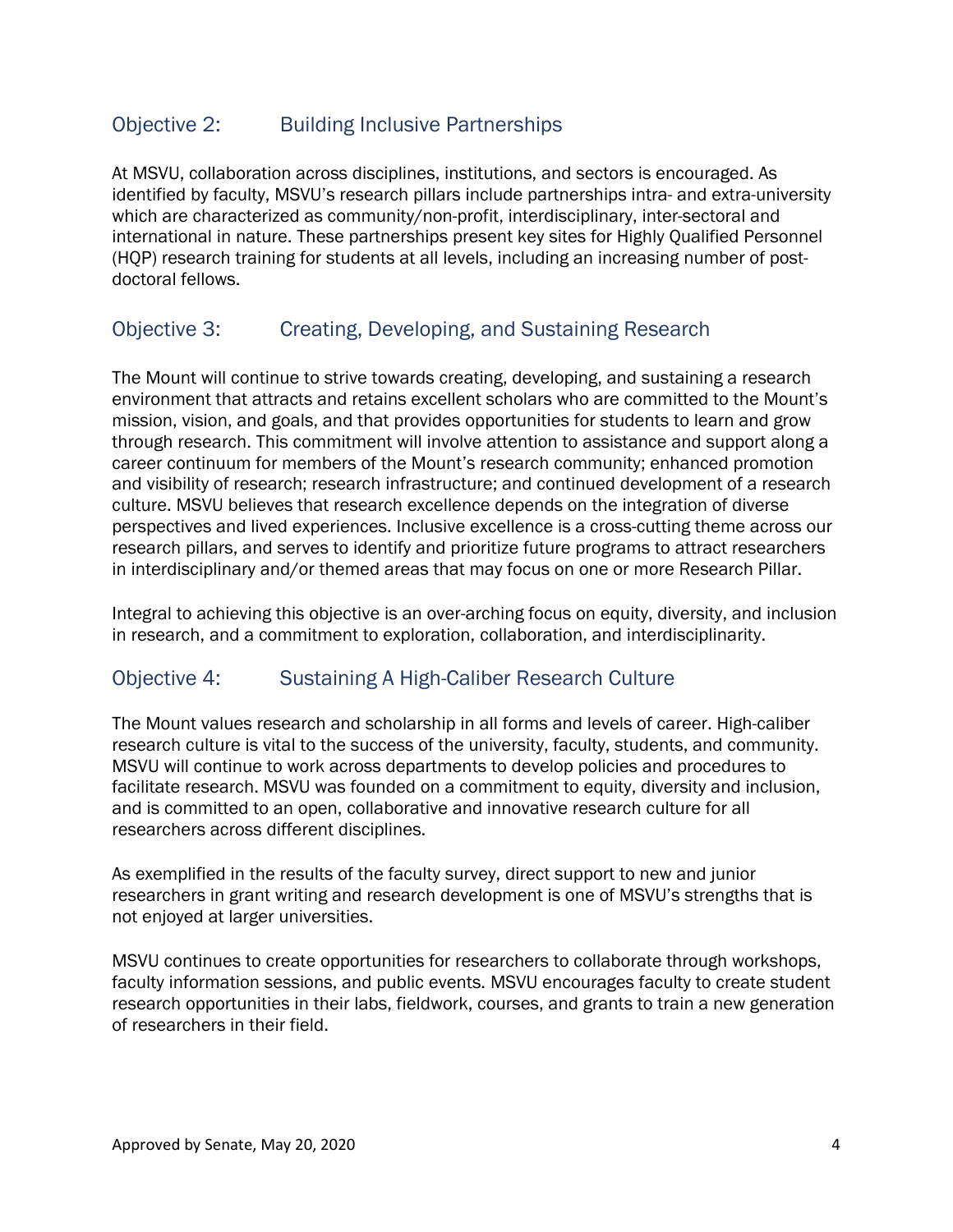To foster research among Mount faculty, the Committee on Research and Publications (CRP) has three internal grant competitions each year. They are held in October, January, and April. Internal grant opportunities include:

New Scholars Grant: Funding for all faculty new to the university in their first few years gives support in developing their research programmes, leading to tenure and/or promotion.

SSHRC Explore and Exchange Grants: Funding for small-scale innovation and experimentation to develop a research project or conduct pilot work and enable researchers to hire students at any level to participate in their research projects, thereby contributing to their professional development.

Standard Internal Grants: Seed money to faculty research projects with potential for future external grant application to Canadian Tri-Council agencies or other leading funders. Standard grants may also be used as bridge funding between grants, to hire students for smaller projects, to purchase small, necessary research equipment or to fund pilot projects.

The CN Student Research Internship: Endowed by the CN Management Development for Women Excellence Fund, the CN Student Research Internship provides experiential learning opportunities to graduate and undergraduate students, preparing them for careers in the private, public or not-for-profit sectors.

Aid to Scholarly Publications and Communications Grant: Funds for technical assistance with peer-reviewed papers, books or reports or costs associated with open access publishing. In addition, costs associated with non-print scholarly work, such as CD/DVD production, an exhibit or a performance are eligible under this opportunity.

To showcase the high quality of our researchers at MSVU, the Research Excellence Award is given to a faculty member on an annual basis. The award recognizes an individual's contribution to the research community and to the research climate at Mount Saint Vincent University. The award also serves to showcase the high level of scholarly research at Mount Saint Vincent University. By rewarding excellence in research, we not only recognize the achievements of a given faculty member, but also affirm the important role of research in university life. The Early Career Research Award, instated in 2019, achieves the same for faculty under 8 years of appointment at MSVU.

Integral to sustaining a high-caliber research culture, MSVU will embrace the Truth and Reconciliation Commission's Calls-to-Action that impact research with Indigenous peoples and communities. Culturally appropriate practices in research ethics, including forms and processes, are crucial for research in partnership with indigenous communities -- MSVU intends to support research with indigenous partners through decolonizing internal and external research practices.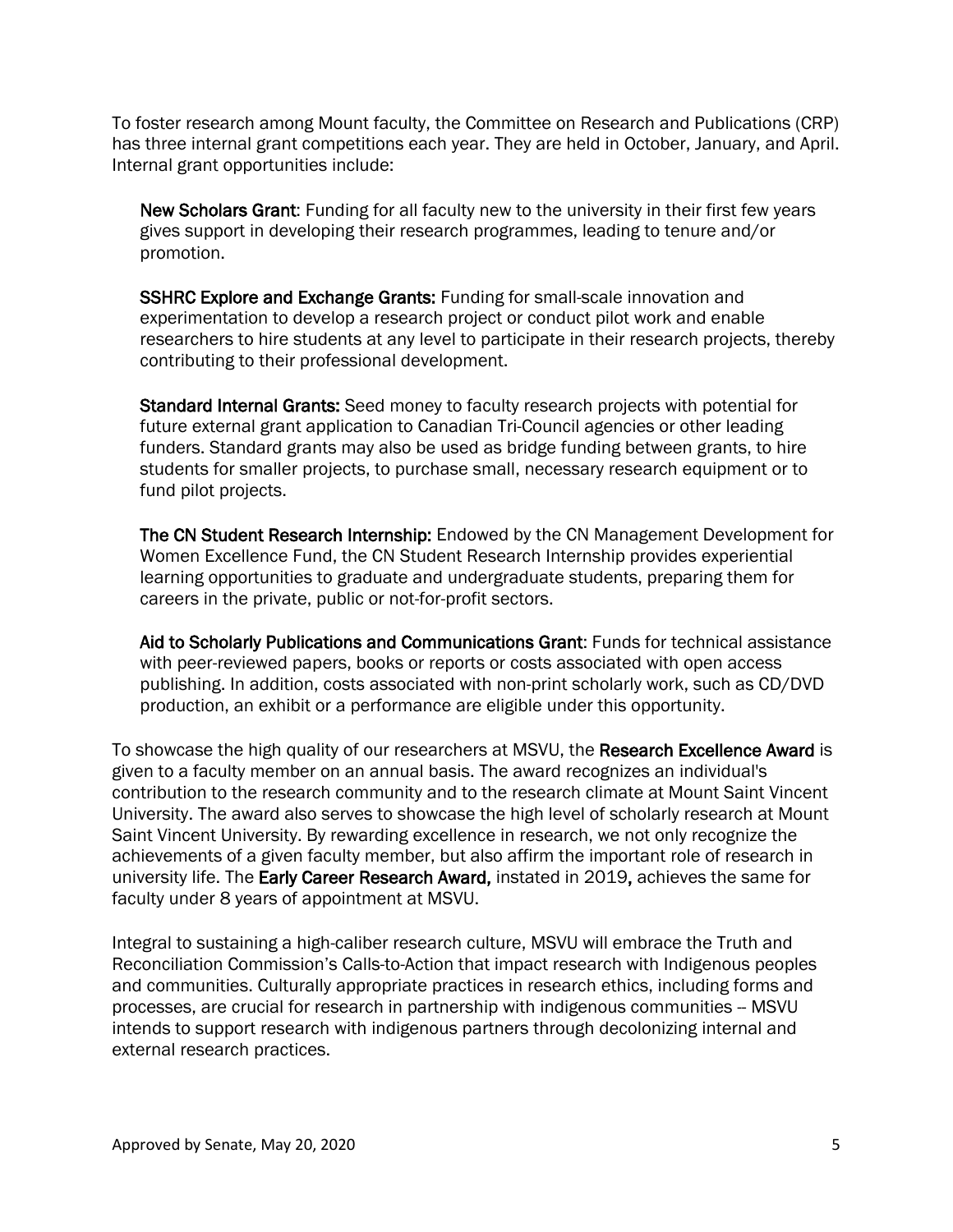Supporting trainees and highly qualified personnel is critical to this objective. MSVU provides all students, from undergraduates to post-doctoral fellows, an exceptional training environment to develop research skills that may be transferred to professions outside academia. The development of a Post-Doctoral Protocol will assist the transition of and expectations for post-doctoral fellows coming to MSVU.

#### Equity, Diversity, and Inclusion (EDI) in Canada Research Chair Nominations

MSVU is committed to equity, diversity, and inclusion (EDI) in employment and believes that the research excellence for which MSVU is known is enhanced through the diversification of Canadian Research Chair nominations. MSVU's overall research culture benefits from shared experience with people from diverse backgrounds who bring new and varied perspectives. As MSVU's commitment to the advancement of women is historically embedded within our policies and practices, we will include members of all equity-seeking groups within the frameworks created by our legacy. MSVU will continue to uphold excellence in the attraction, recruitment, and retention of a diverse pool of candidates for future CRC nominations. MSVU has been recently selected as a pilot university for the federal Dimensions: Equity, Diversity, and Inclusion program: one of 17 universities and colleges in the country. The process followed in the pilot will encourage the gender-inclusive environment at MSVU: of past and current CRCs, two Tier 1's and 8 Tier II's, only one incumbent has been male. The University takes very seriously its Dimensions: Equity, Diversity and Inclusion pilot status and will develop university-wide plans to address capacity in this regard.

Throughout its history, MSVU has demonstrated an unwavering commitment to advancing the education, support, capacity building, and career opportunities of women. Explicitly, MSVU promotes research on women and related issues of gender and equity that includes representation from most academic departments. Integrally linked to this overarching and interdisciplinary focus on women and gender is an Interim Strategic Research Plan that emphasizes social responsibility and community engagement. Many of the University's educational programs and departments, as well as many faculty members, have a developed and mature record of accomplishment respecting these commitments.

### Development of Research and Research Training

MSVU has increased its capacity to support research, researchers, and research trainees. MSVU will continue to support its faculty members with professional development workshops at the new faculty and mid-career levels to enhance knowledge and use of administrative structure to leverage research outcomes, events to share and learn about research happening on campus, and the provision of both assistantships and internships that foster transferrable skills for future graduates.

To assist MSVU faculty in hiring and training students, all faculty are eligible to apply for the CN Student Research Internship, an endowed internal grant that aims to provide experiential learning opportunities to undergraduate and graduates students for careers in private, public or not-for-profit sectors.

New faculty members are encouraged to meet individually with the AVP Research 2-3 times during their first few years to discuss funding opportunities, professional development options and to assist with the development of a research programme. Additionally, MSVU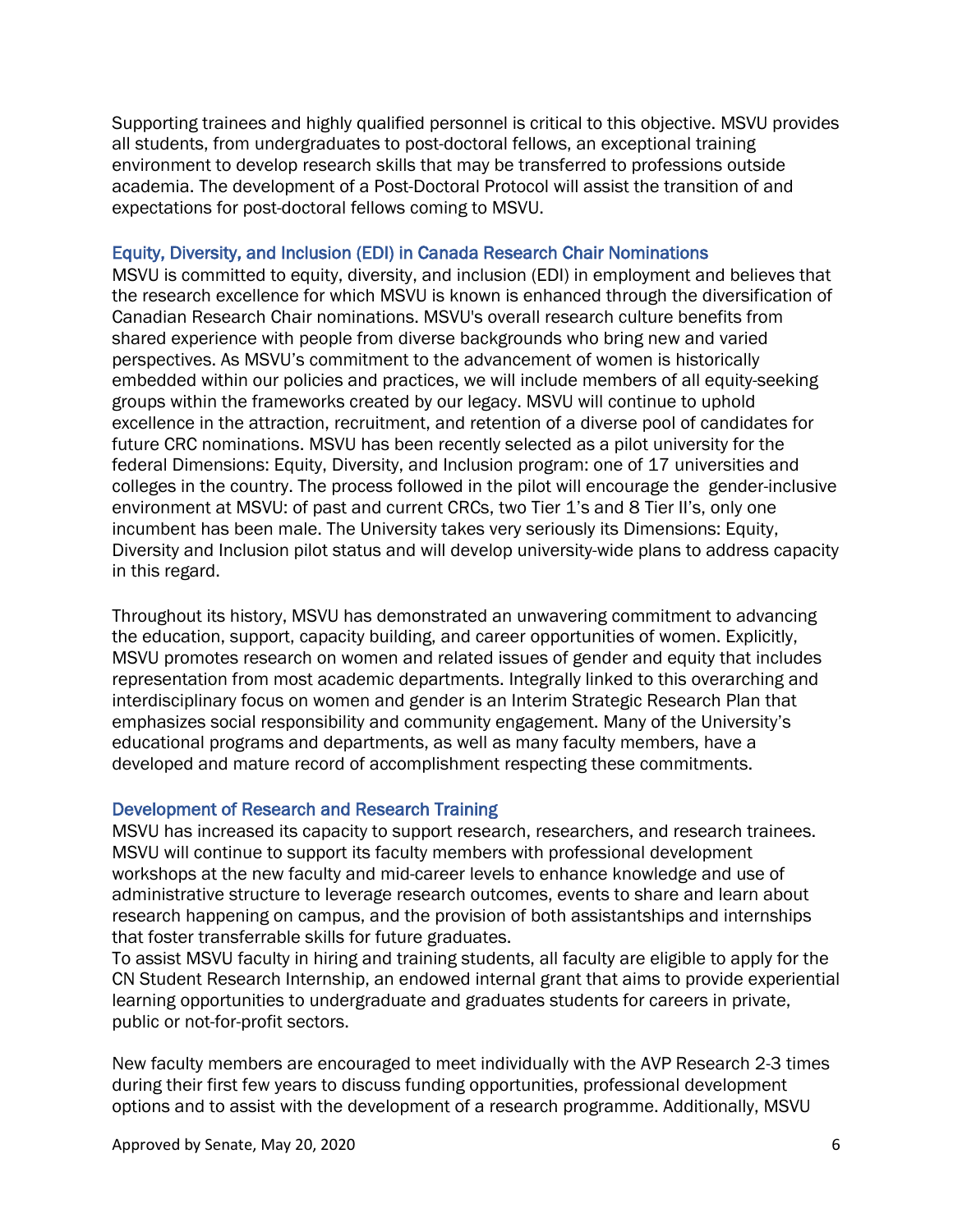provides internal funding support for faculty initiatives; such as the SSHRC Exchange grant to enable knowledge dissemination, Aid to Scholarly Publications grants to assist with both open access funding and the preparation of monographs, and Large-Scale Collaborative grants to support applications to large capacity granting competitions.

#### Inter-institutional and Inter-sectoral Collaborations

As a strategic research priority area, developing partnerships is a crucial aspect of MSVU's Interim Strategic Research Plan. MSVU researchers will strengthen current collaborations between disciplines, sectors, nations, and community groups, as well as seek novel partnerships that reflect our priority areas. Mount researchers have vibrant and established research relationships with colleagues, organizations, institutions, governments, and industries close to home and around the world. Forging and fostering these relationships is an integral part of contributing to the global intellectual community.

#### Planning and Approval

The Interim Strategic Research Plan is approved by MSVU Senate, on behalf of the Committee on Research and Publications. The Associate Vice-President Research is responsible for institutional processes and coordination of the Plan.

The Strategic Research Pillars were determined by:

1) A survey of MSVU faculty members, developed by the Office of the Associate Vice-President Research, approved by the Vice-President Academic and Provost and the Deans of Faculties;

2) An analysis of external and internal grant application titles over the past 5 years.

The planning and approval process for nominating Canada Research Chairs at MSVU is governed by the Collective Agreement between the MSVU Board of Governors and the Faculty Association. Area determination for CRC nominations falls to the AVPR in consultation with the three Deans of Faculties and the Vice President Academic and Provost guided by the Strategic Research Plan.

#### Assessment of Success

Since all components of the plan are integrated within the framework of the institutional research enterprise, oversight of the Interim Strategic Research Plan is governed by the Associate Vice-President Research, with support from the Vice-President (Academic) and Provost, the MSVU Research Office and the Senate Committee on Research and Publications, comprised of seven faculty members with at least one representing the areas of humanities, social sciences, education, sciences, and professional programs, and one professional librarian.

Assessment of this plan by the University will be accomplished in five-year cycles, drawing on multiple success indicators appropriate to MSVU disciplines. Success indicators include additional CRC and CFI allocations, based on a three-year rolling average of Tri-Council funds, the development of additional student capacity for research, as well as the usual indicators of academic success, including publications, awards, honours, creative works,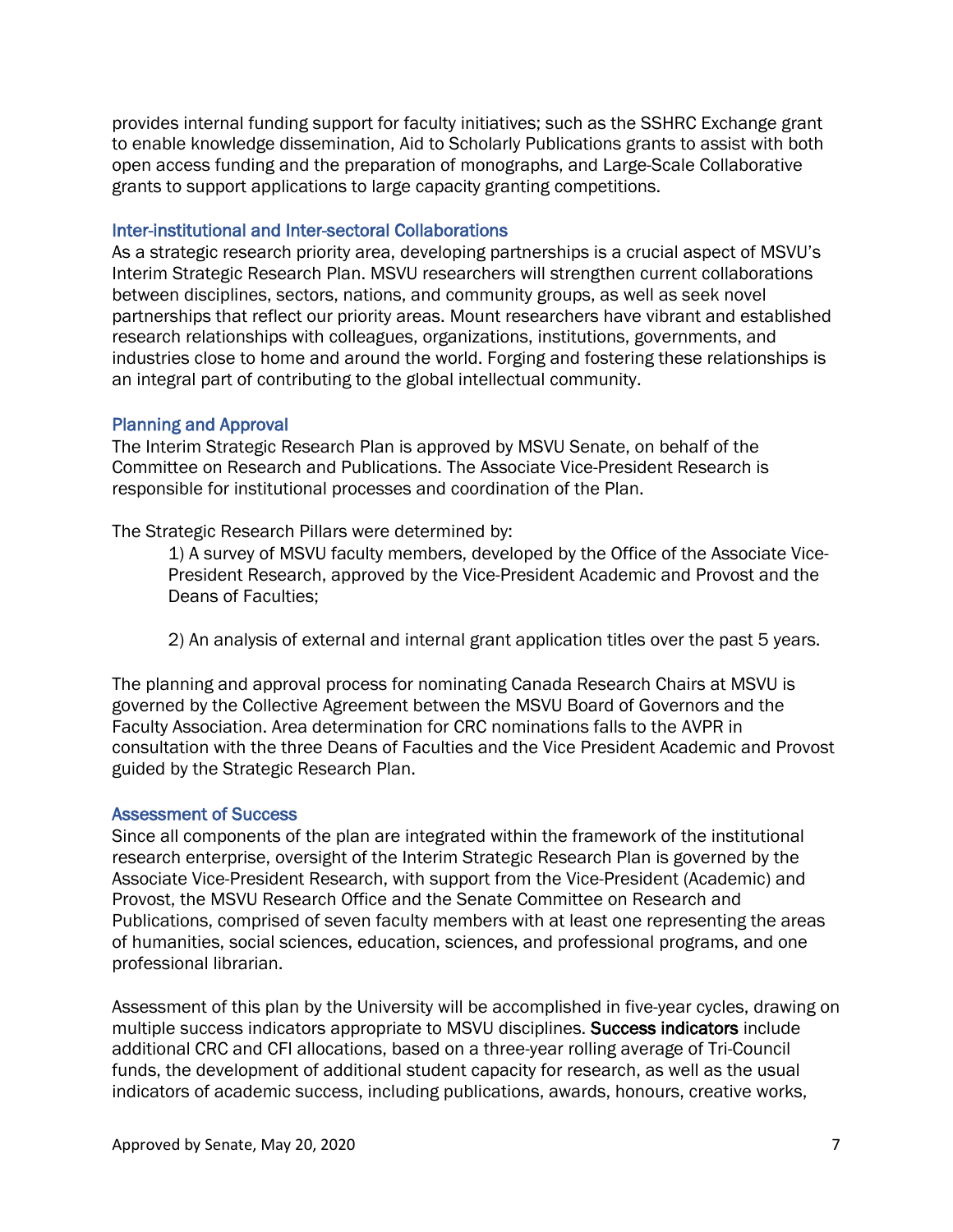presentations at professional meetings, colloquia, industry, government or community venues and other spaces of public and professional interest.